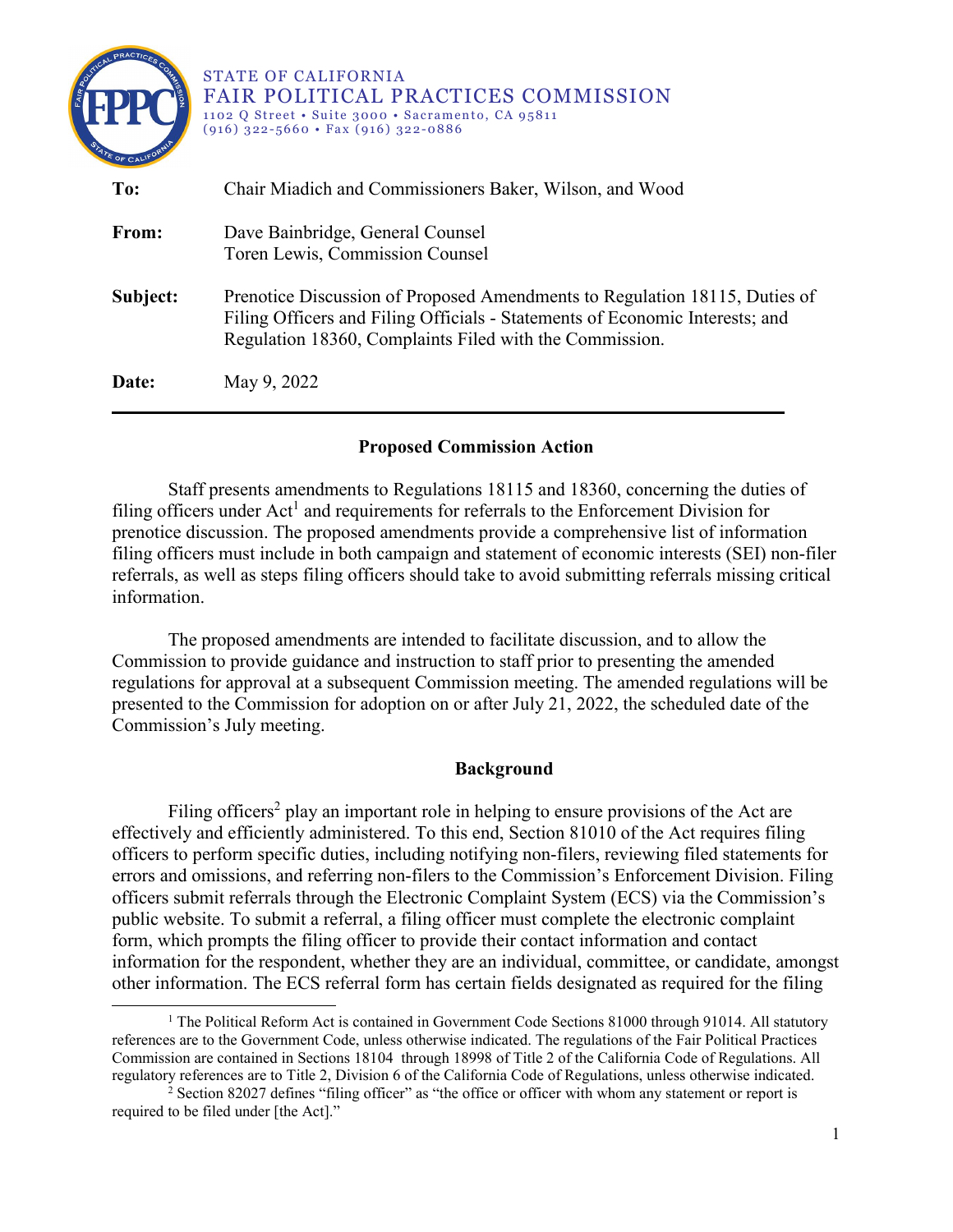officer to fill in. In addition to completing the required fields, a filing officer is able to upload documents to the ECS. In practice, Enforcement intake staff reject referrals if they do not include the following documents:

- · At least two written notifications the filing officer has sent in an effort to get the respondent to comply;
- · A copy of the most recently filed form (i.e., SEI, campaign statement), if there is one; and
- For SEI referrals (87300 filers), a copy of their agency's conflict of interest code.

The duties of filing officers with respect to processing campaign statements and SEIs are contained in Regulations 18110 and 18115, respectively, while the requirements for referrals to the Enforcement Division are found in Regulation 18360(a)(3). Despite these specified duties and criteria for referrals, the Enforcement Division—which receives around 100 referrals per month, on average**—**has observed a pattern of referrals containing insufficient, unclear, outdated, or incorrect information. Following up on these issues and resolving them requires significant staff time and resources. Some of these issues stem from a lack of clarity as to what information referring filing officers must provide and what steps they must take to avoid or cure deficient referrals.

## *Campaign Non-filer Referrals*

According to the Enforcement Division, campaign referrals often lack information to process a campaign referral, such as up-to-date contact information for the committee, candidate, or treasurer. Enforcement also notes that, when providing a copy of the most recent campaign statement, referring filing officers sometimes fail to attach all applicable schedules or when providing a copy of the most recent campaign statement, the permissible filing method allowed at the agency, such as paper or electronic filing, is not provided. Other errors and omissions include referring filing officers failing to notify the Enforcement Division when the filing officer receives an outstanding statement from a filer after they have been referred.

## *SEI Non-filer Referrals*

Similarly, the Enforcement Division notes that SEI referrals also often lack information to process a referral, such as copies of written notifications sent to the non-filer, a copy of the most recent SEI, and a copy of the filer's agency's conflict of interest code (in the case of 87300 filers). Other problems, according to the Enforcement Division, include filing officers sending Leaving Office SEI notifications to non-filers' agency email addresses after the non-filer has left the position and no longer has access to the email account; filing officers sending notifications to the non-filer's agency via US Postal service, which never reach the non-filer; not including the contact information at which the filing officer notified the SEI non-filer; not providing that a filer is on a leave of absence which may have affected the non-filing; not providing whether the filer is still employed with the agency; and filing officers failing to timely notify the Enforcement Division when a non-filer files a missing SEI.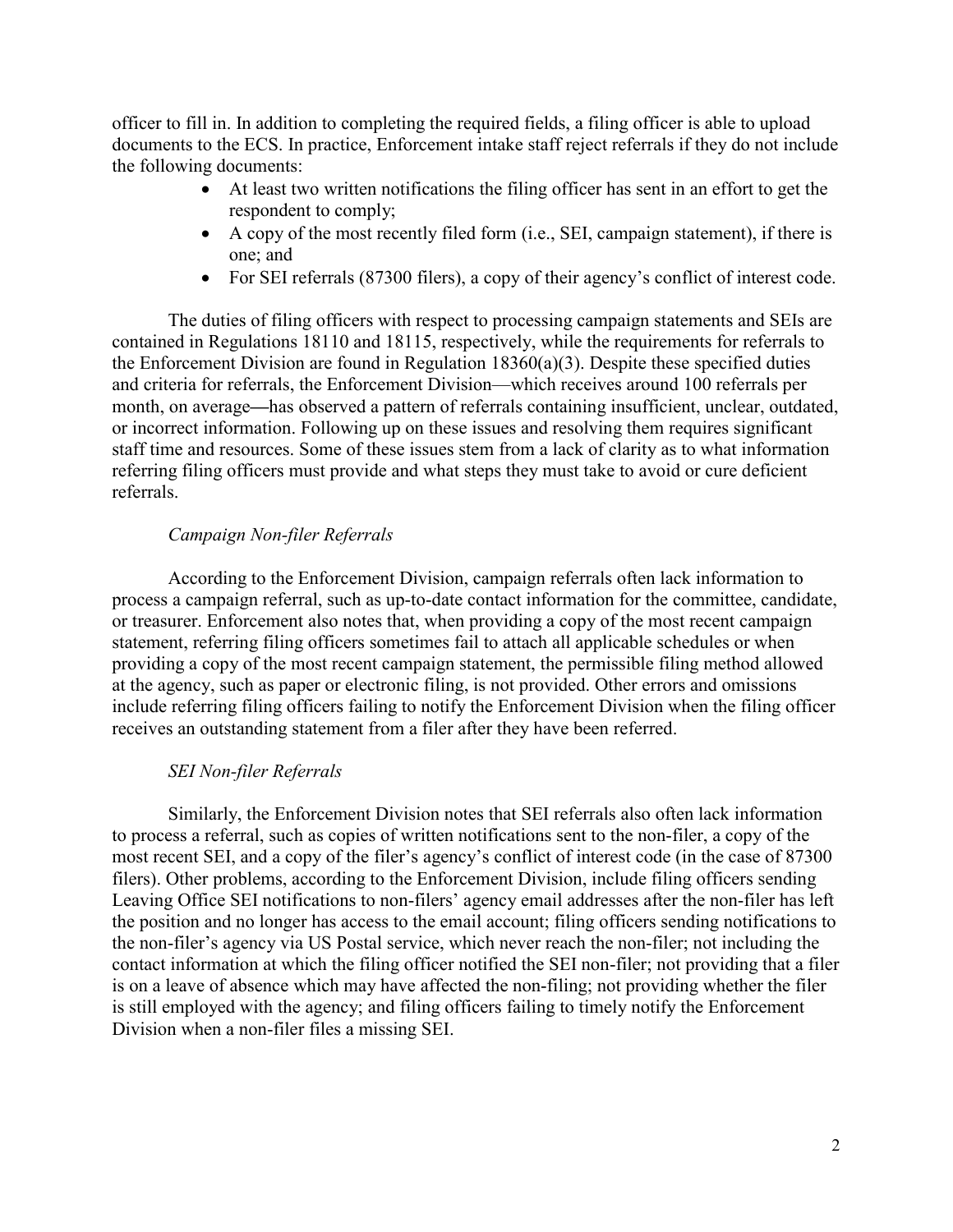#### **Proposed Regulatory Changes**

Staff proposes amendments to two existing regulations in order to address the aforementioned referral issues. First, staff proposes amending Regulation 18115 subsections (a)(3) and (a)(4), to require filing officers to send at least one notice to the filer's personal email or personal mailing address and to obtain updated contact information including the filer's personal email address, mailing address, and telephone number. Staff also proposes amending subparagraph (b)(3)(D) to include that a filing official notify the filing officer when a filer's lack of filing has been due a leave of absence and when the filer's expected return date would be.

Second, staff recommends amending Regulation  $18360(a)(3)(C)$  to require filing officers to include, as part of information regarding attempts to obtain compliance, the email address, mailing address, and phone number at which the referred person or entity was contacted. Next, staff recommends adding two new subparagraphs, (D) and (E), to Regulation 18360(3), in order to specify what a filing officer must include in a referral to the Enforcement Division. Proposed subparagraph (D) would specify that campaign non-filer referrals should include:

(i) A copy of the most recently filed campaign statement, if any, including all relevant schedules.

(ii) Committee name and identification number and, in the case of a candidatecontrolled committee, the candidate's name.

(iii) Office sought or held, if applicable.

(iv) The name of the committee's treasurer.

(v) Current contact information for the committee, candidate, if applicable, and the committee's treasurer.

(vi) Required filing methods available to filer at their agency, such as paper or electronic filing.

Meanwhile, Proposed subparagraph (E) would specify that SEI non-filer referrals should include:

(i) A copy of the most recently filed statement of economic interests, if any.

(ii) A copy of the agency's conflict of interest code, in the case of Section 87300 filers.

(iii) Written confirmation from the filer's agency on whether the filer is still active or employed. If the filer is out on leave, also provide that information along with expected return date if any.

Finally, staff proposes adding subsection (a)(4) to Regulation 18360, which would provide that if a filing officer receives a filing from a referred candidate, committee, or statement of economic interests filer, the filing officer shall notify the Enforcement Division within 7 days of receipt of the filing.